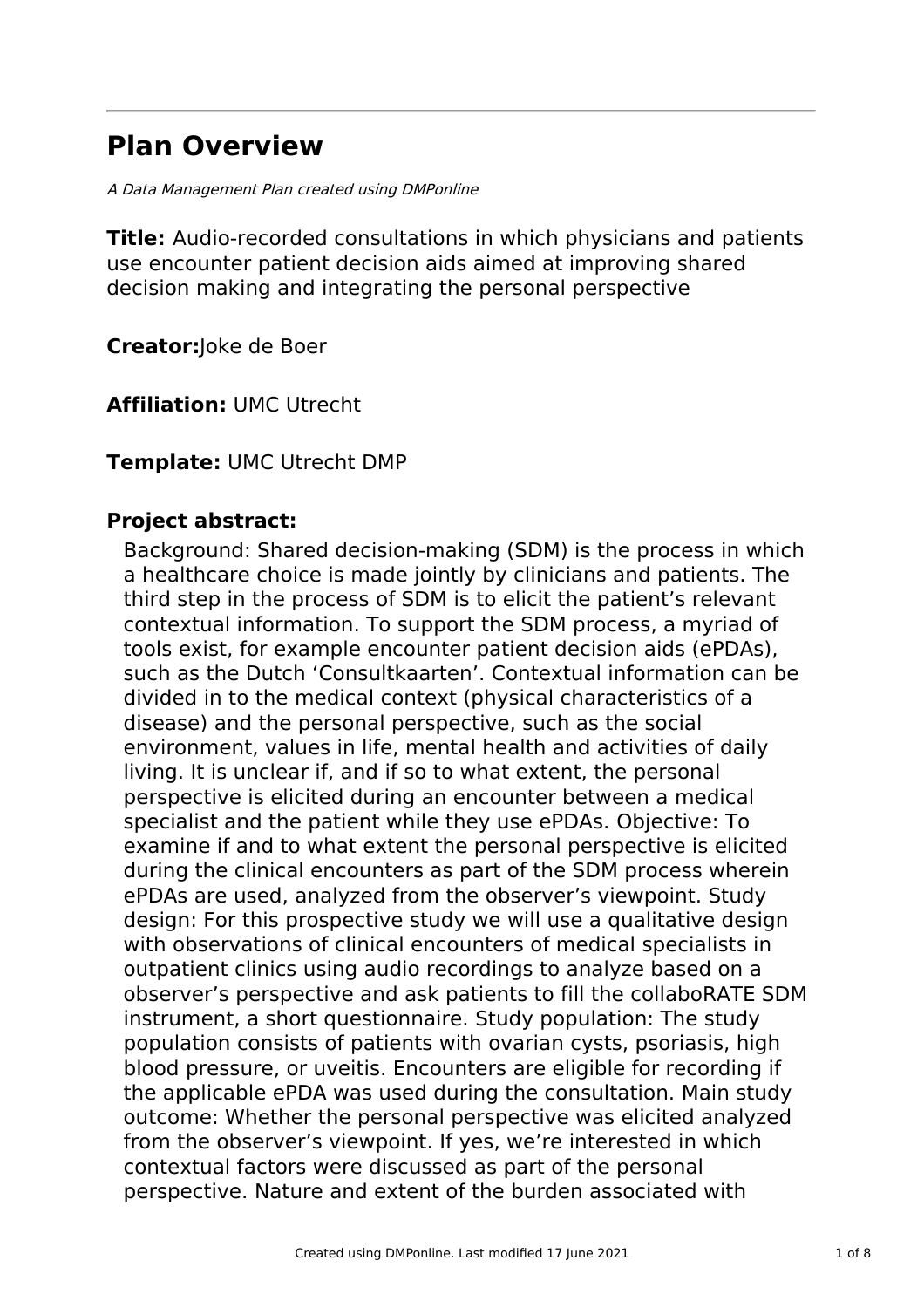participation, benefit and group relatedness: Participating medical professionals are expected to attend a "kickoff meeting". Furthermore, during the preparation phase several observation days are planned which may require time of the participating medical professionals. Patients are asked to fill in a short questionnaire after the encounter in which the ePDA is used. No further action is required of the participating patient. Discussion: This study will gain insight whether and to what extent the personal perspective is discussed during clinical encounters while ePDAs were used. This will be studied based on the observer's perspective.

**ID:** 78630

**Start date:** 14-06-2021

**End date:** 31-12-2021

## **Last modified:** 17-06-2021

### **Copyright information:**

The above plan creator(s) have agreed that others may use as much of the text of this plan as they would like in their own plans, and customise it as necessary. You do not need to credit the creator(s) as the source of the language used, but using any of the plan's text does not imply that the creator(s) endorse, or have any relationship to, your project or proposal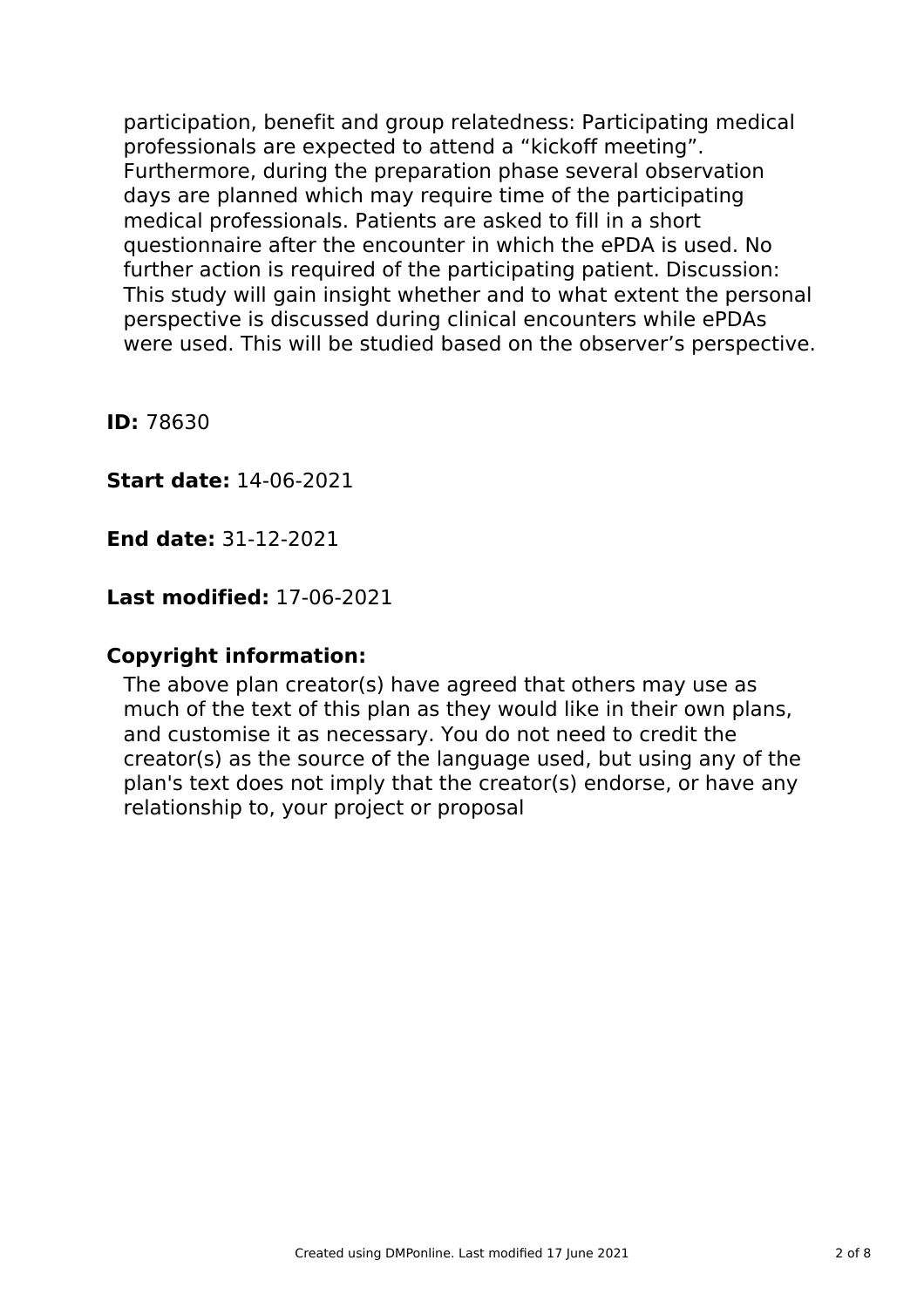# **Audio-recorded consultations in which physicians and patients use encounter patient decision aids aimed at improving shared decision making and integrating the personal perspective**

# **1. General features**

#### **1.1. Please fill in the table below. When not applicable (yet), please fill in N/A.**

| DMP template version                                      | 29 (don't change)           |
|-----------------------------------------------------------|-----------------------------|
| ABR number (only for human-related research)              | N/A                         |
| METC number <i>(only for human-related research)</i>  TBD |                             |
| DEC number (only for animal-related research)             | N/A                         |
| Acronym/short study title                                 | ARC-SDM                     |
| Name Research Folder                                      | <b>xx-xxx ARC-SDM</b>       |
| Name Division                                             | <b>Surgical Specialties</b> |
| Name Department                                           | Ophtalmology                |
| Partner Organization                                      | RadboudMC                   |
| Start date study                                          | 15-06-2021                  |
| Planned end date study                                    | 31-12-2021                  |
| Name of datamanager consulted*                            | Dax Steins                  |
| Check date by datamanager                                 | 02-06-2021                  |

#### **1.2 Select the specifics that are applicable for your research.**

- Use of Questionnaires
- Non-WMO
- Prospective study
- Multicenter study
- Clinical study

Audio opnames worden gemaakt.

# **2. Data Collection**

#### **2.1 Give a short description of the research data.**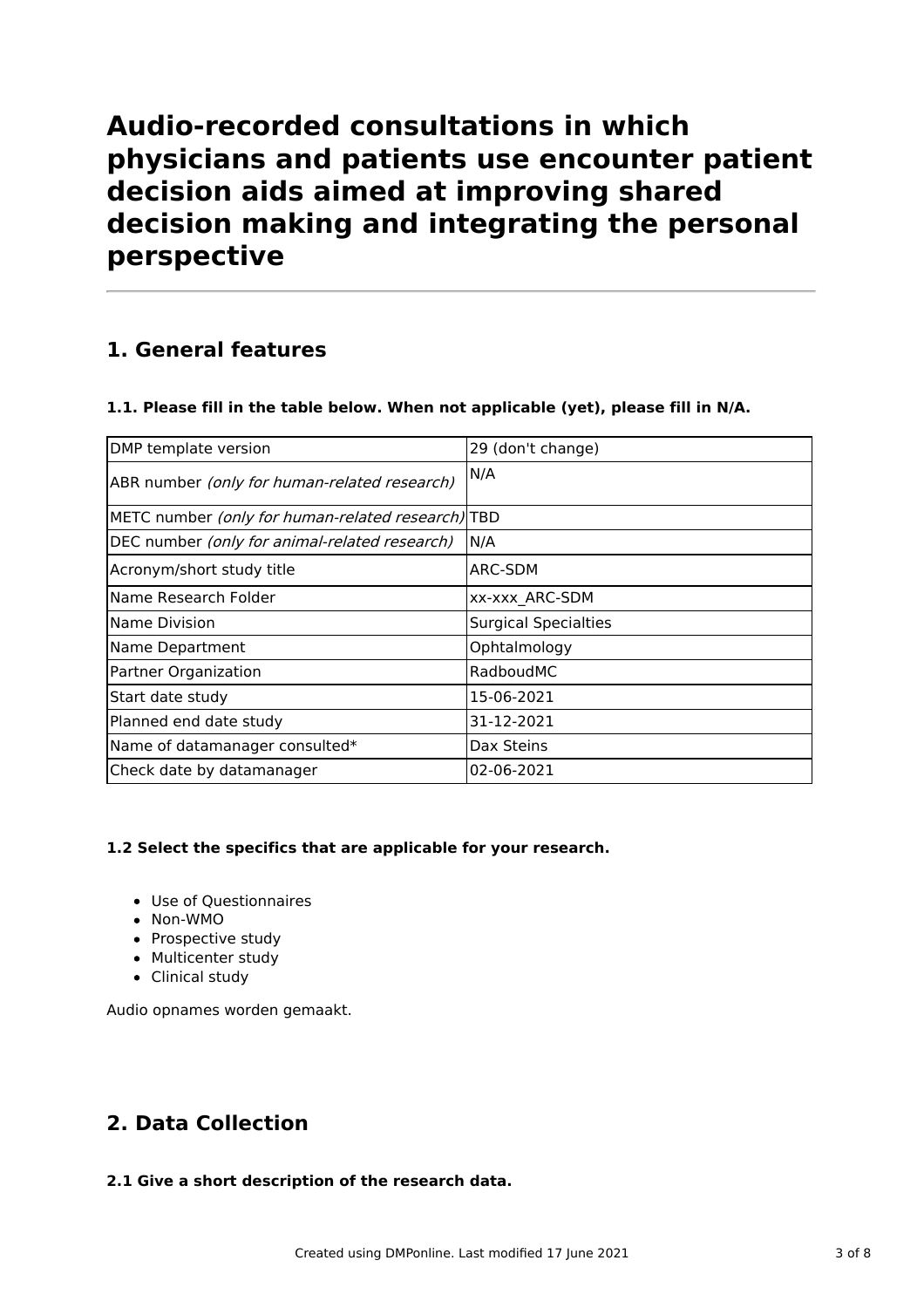| Subjects Volume Data |    | <b>Source</b>    | <b>Data Capture Tool</b>                | <b>File Type</b>    | Format | Storage<br>space |
|----------------------|----|------------------|-----------------------------------------|---------------------|--------|------------------|
| Ihuman               | 20 | audio<br>opnames |                                         | laudio              | mp3.   | $0-10GB$         |
| Ihuman               | 20 | questionnaire    | LimeSurvey (certified by<br>Radboudumc) | Quantitative   .csv |        | $0-10GB$         |
|                      |    |                  |                                         |                     |        |                  |

#### **2.2 Do you reuse existing data?**

No, please specify

Er worden nieuwe audio opnames gemaakt en een vragenlijst afgenomen bij patiënten.

### **2.3 Describe who will have access to which data during your study.**

| Type of data                                                  | Who has access                                         |
|---------------------------------------------------------------|--------------------------------------------------------|
| pseudomized data                                              | lresearch team                                         |
| Key table linking study specific IDs to Patient<br><b>IDs</b> | PI (with care relationship to patient),<br>Datamanager |
|                                                               |                                                        |

### **2.4 Describe how you will take care of good data quality.**

| #   | <b>Question</b>                                                         | Yes                       | $No$ $N/A$ |
|-----|-------------------------------------------------------------------------|---------------------------|------------|
| Ι.  | Do you use a certified Data Capture Tool or Electronic Lab<br>Notebook? |                           | ΙX         |
| 2.  | Have you built in skips and validation checks?                          |                           | x          |
| 3.  | Do you perform repeated measurements?                                   |                           | x          |
| 4.  | Are your devices calibrated?                                            |                           | X          |
| 5.  | Are your data (partially) checked by others (4 eyes principle)?         |                           | x          |
| 6.  | Are your data fully up to date?                                         | $\boldsymbol{\mathsf{x}}$ |            |
| 7.  | Do you lock your raw data (frozen dataset)                              |                           | x          |
| 8.  | Do you keep a logging (audit trail) of all changes?                     | ΙX                        |            |
| Ι9. | Do you have a policy for handling missing data?                         |                           | x          |
|     | 10. Do you have a policy for handling outliers?                         |                           | х          |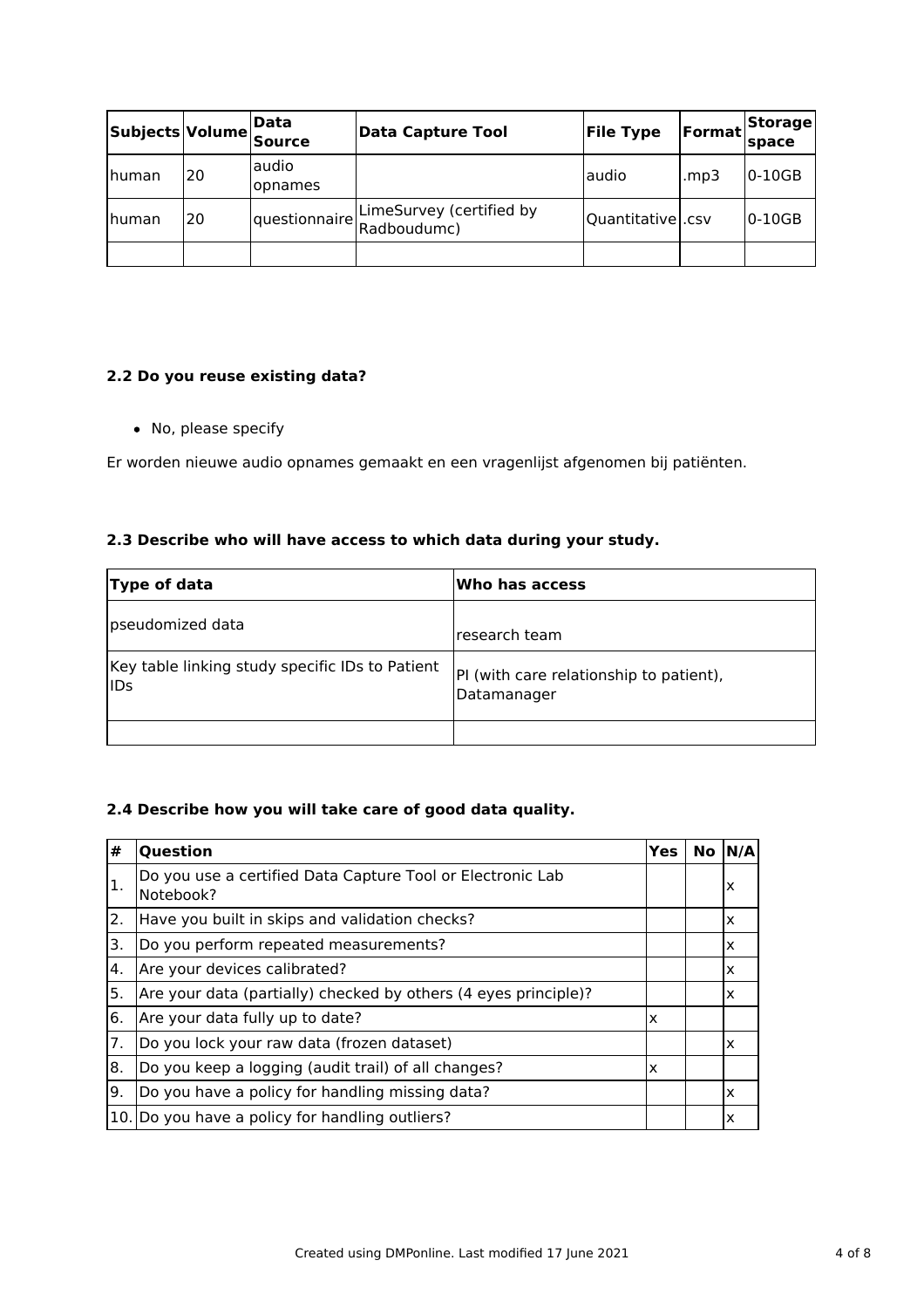| #   | Question                                                                | <b>Yes</b> | No. | N/A |
|-----|-------------------------------------------------------------------------|------------|-----|-----|
| 1.  | Do you use a certified Data Capture Tool or Electronic Lab<br>Notebook? |            |     | ΙX  |
| 2.  | Have you built in skips and validation checks?                          |            |     | X   |
| 3.  | Do you perform repeated measurements?                                   |            |     | X   |
| 4.  | Are your devices calibrated?                                            |            |     | X   |
| 5.  | Are your data (partially) checked by others (4 eyes principle)?         |            |     | X   |
| 6.  | Are your data fully up to date?                                         | Ιx         |     |     |
| 7.  | Do you lock your raw data (frozen dataset)                              |            |     | ΙX  |
| 8.  | Do you keep a logging (audit trail) of all changes?                     | ΙX         |     |     |
| Ι9. | Do you have a policy for handling missing data?                         | Ιx         |     |     |
|     | 10. Do you have a policy for handling outliers?                         | ΙX         |     |     |

#### **2.5 Specify data management costs and how you plan to cover these costs.**

| #                | <b>Type of costs</b>          | <b>Division</b><br>("overhead") | <b>Funder</b> | Other<br>(specify) |
|------------------|-------------------------------|---------------------------------|---------------|--------------------|
| 1.               | Idatamanager                  | x                               |               |                    |
| 2.               | Design of eCRF                |                                 |               | lRadboudMC         |
| '3.              | Data Capture Tool license fee |                                 |               | RadboudMC          |
| $\overline{4}$ . | Questionnaire license fee     |                                 |               | RadboudMC          |
|                  | Storage                       | x                               |               |                    |
| '5.              | Archiving                     | x                               |               |                    |

#### **2.6 State how ownership of the data and intellectual property rights (IPR) to the data will be managed, and which agreements will be or are made.**

Eigenaarschap en intellectueel eigendom is vastgelegd in de Study agreement, opgesteld voor deze studie, tussen het UMCU en het Radboudumc. Het Radboudumc heeft de intellectual property rights (Zie study agreement) en is ook eigenaar van de data, m.u.v. de linking key file en informed consent formulieren.

## **3. Personal data (Data Protection Impact Assessment (DPIA) light)**

**Will you be using personal data (direct or indirect identifying) from the Electronic Patient Dossier (EPD), DNA, body material, images or any other form of personal data?**

 $\bullet$  No, go to 4.1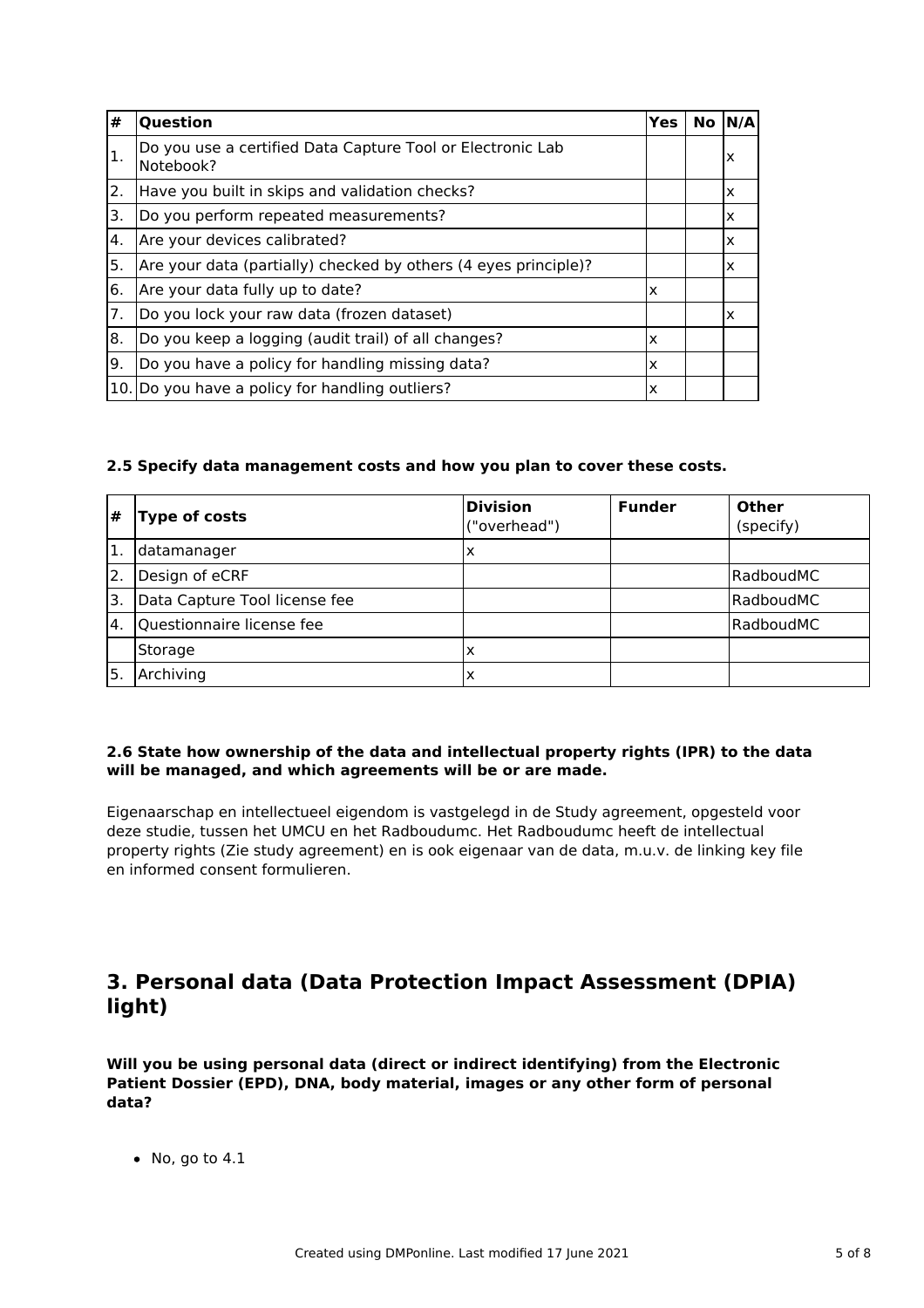### **4. Data Storage and Backup**

#### **4.1 Describe where you will store your data and documentation during the research.**

1. The digital files will be stored in the secured Research Folder Structure of the UMC Utrecht. We will need +/- 50 GB storage space, so the capacity of the network drive will be sufficient. Paper dossiers will be stored safely in a locked cabinet in a locked room in the UMC Utrecht. A project specific procedure is in place for access to the paper dossiers. Documentation of this procedure is stored in the Research Folder Structure.

#### **4.2 Describe your backup strategy or the automated backup strategy of your storage locations.**

All (research) data is stored on UMC Utrecht networked drives from which backups are made automatically twice a day by the division IT (dIT).

## **5. Metadata and Documentation**

#### **5.1 Describe the metadata that you will collect and which standards you use.**

WE do not use metadata standards.

#### **5.2 Describe your version control and file naming standards.**

We will keep track of changes using descriptions of changes per datestamp for each file in a separate Word document.

# **6. Data Analysis**

#### **6 Describe how you will make the data analysis procedure insightful for peers.**

1. I have written an analysis plan in which I state why I will use which data and which statistical analysis we plan to do in which software. The analysis plan is stored in the project folder, so it is findable for my peers.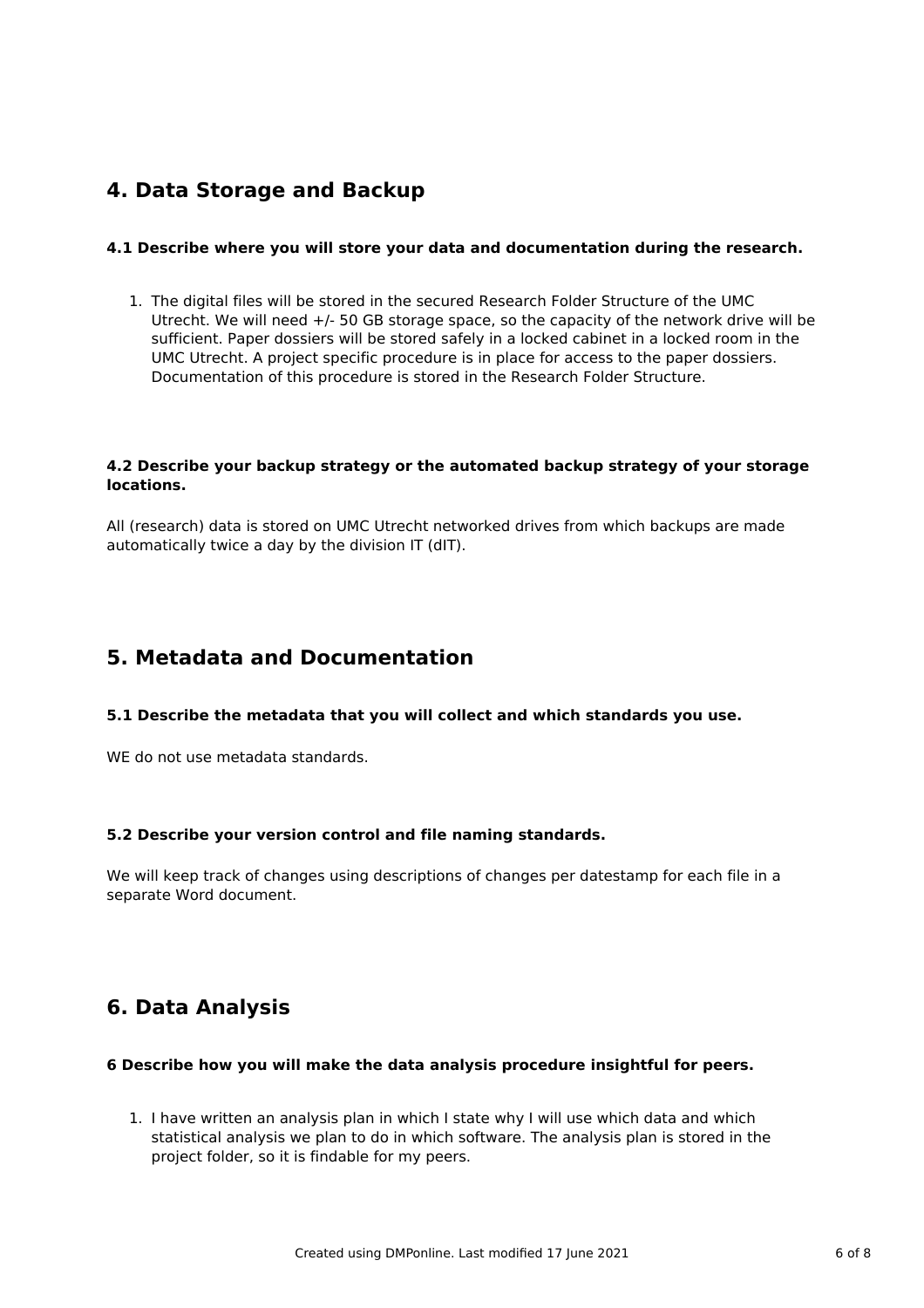# **7. Data Preservation and Archiving**

#### **7.1 Describe which data and documents are needed to reproduce your findings.**

1. The data package will contain: the raw data, the study protocol describing the methods and materials, the script to process the data, the scripts leading to tables and figures in the publication, a codebook with explanations on the variable names, and a 'read\_me.txt' file with an overview of files included and their content and use. These files are available on the secured servers (H-disk) of the RAdboudumc (and will not be stored on the UMCU servers)

#### **7.2 Describe for how long the data and documents needed for reproducibility will be available.**

1. Data and documentation needed to reproduce findings from this non-WMO study will be stored for at least 10 years.

#### **7.3 Describe which archive or repository (include the link!) you will use for long-term archiving of your data and whether the repository is certified.**

1. After finishing the project, the data package will be stored at the UMC Utrecht Research Folder Structure and is under the responsibility of the Principal Investigator of the research group. When the UMC Utrecht repository is available, the data package will be published here.

#### **7.4 Give the Persistent Identifier (PID) that you will use as a permanent link to your published dataset.**

1. I cannot publish the dataset in an external repository. Therefore, I do not have a PID.

### **8. Data Sharing Statement**

#### **8.1 Describe what reuse of your research data you intend or foresee, and what audience will be interested in your data.**

1. The raw data can be of interest for other researchers or for spin off projects.